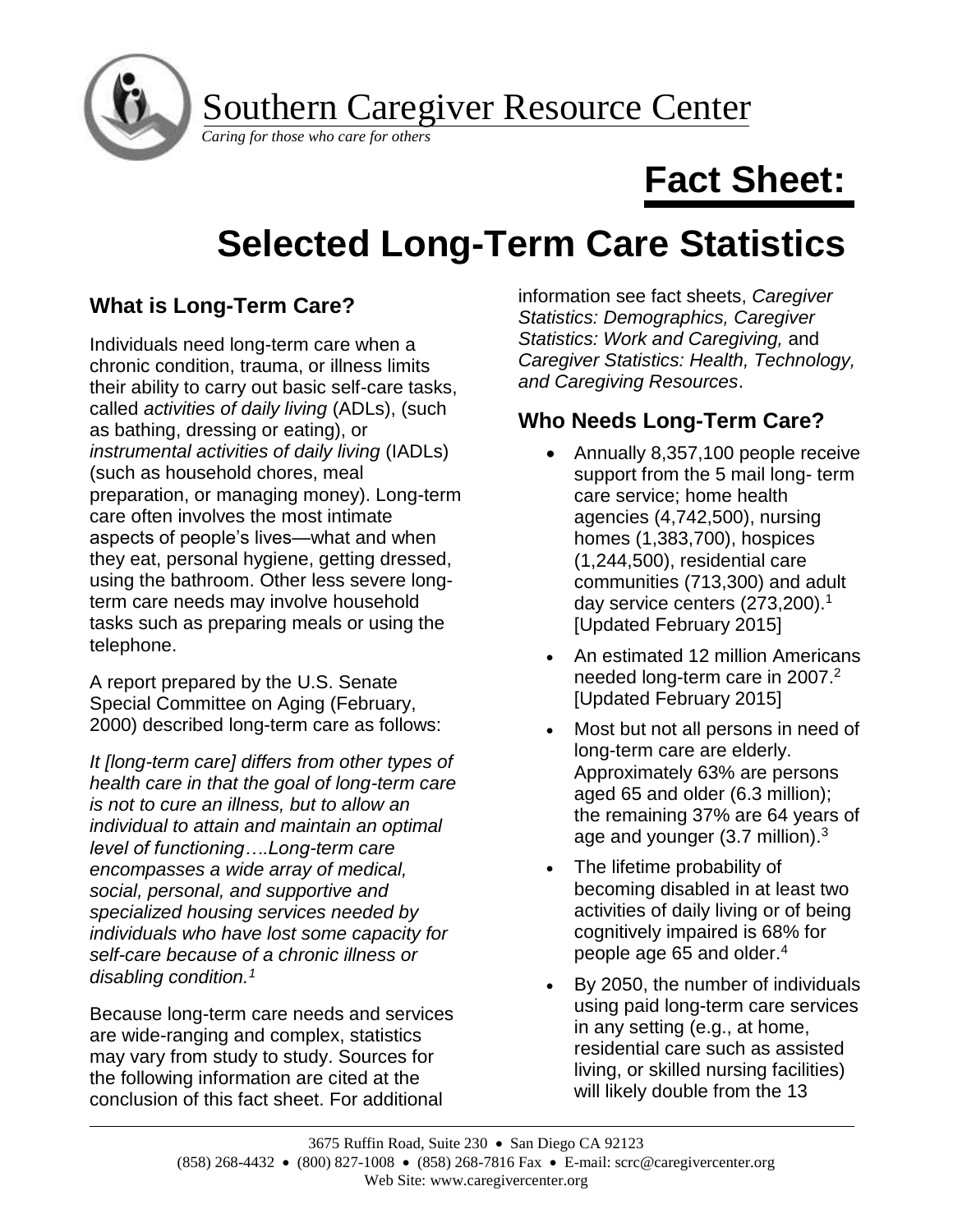million using services in 2000, to 27 million people. This estimate is influenced by growth in the population of older people in need of care.<sup>5</sup>

- Of the older population with long-term care needs in the community, about 30% (1.5 million persons) have substantial long-term care needs (three or more ADL limitations). Of these, about 25% are 85 and older and 70% report they are in fair to poor health.<sup>6</sup>
- In 2012, 14.8% of the 65+ population were reported to be below the poverty level.<sup>7</sup> [Updated February 2015]
- Among the population aged 65+, 69% will develop disabilities before they die, and 35% will eventually enter a nursing home.<sup>8</sup> [Updated February 2015]
- Nearly a fifth of older people will incur more than \$25,000 in lifetime out-ofpocket long- term costs before the die.<sup>9</sup> [Updated February 2015]
- The prevalence of cognitive impairment among the older population increased over the past decade, while the prevalence of physical impairment remains unchanged.<sup>10</sup>
- In 2002, the percentage of older persons with moderate or severe memory impairment ranged from about 5% among persons aged 65– 69 to about 32% among persons aged 85 or older.<sup>11</sup>
- Individuals 85 years and older, the oldest old, are one of the fastest growing segments of the population. In 2012, there are an estimated 5.9 million people 85+ in the United States.<sup>12</sup> [Updated February 2015] This figure is expected to increase to 19.4 million by 2050.<sup>13</sup> This means that there could be an increase from 1.6 million to 6.2 million people age

85 or over with severe or moderate memory impairment in 2050.<sup>14</sup>

### **Where do People Receive Long-Term Care and from Whom?**

#### **Family and Informal Caregivers**

*Informal caregiver* and *family caregiver* are terms used to refer to unpaid individuals such as family members, partners, friends and neighbors who provide care. These persons can be primary (i.e. the person who spends the most time helping) or secondary caregivers, full time or part time, and can live with the person being cared for or live separately. Formal caregivers are volunteers or paid care providers associated with a service system.15, 16

Estimates vary on the number of family and informal caregivers in the U.S., depending on the definitions used for both caregiver and care recipient as well as types of care provided.

- **65.7 million** informal and family caregivers provide care to someone who is ill, disabled or aging in the U.S.<sup>17</sup> [Updated February 2015]
- **52 million** caregivers (or one out of every five households) are involved in caregiving to persons aged 18 or over.<sup>18</sup> [Updated] February 2015]
- **43.5 million** caregivers provide care for someone aged 50+ and 14.9 million care for someone who has Alzheimer's or other Dementia.<sup>19</sup> [Updated February 2015]
- **27.3 million** family caregivers provide personal assistance to adults (aged 15+) with a disability or chronic illness.<sup>20</sup>
- **5.8**<sup>21</sup> **to 7**<sup>22</sup> **million** people (family, friends and neighbors) provide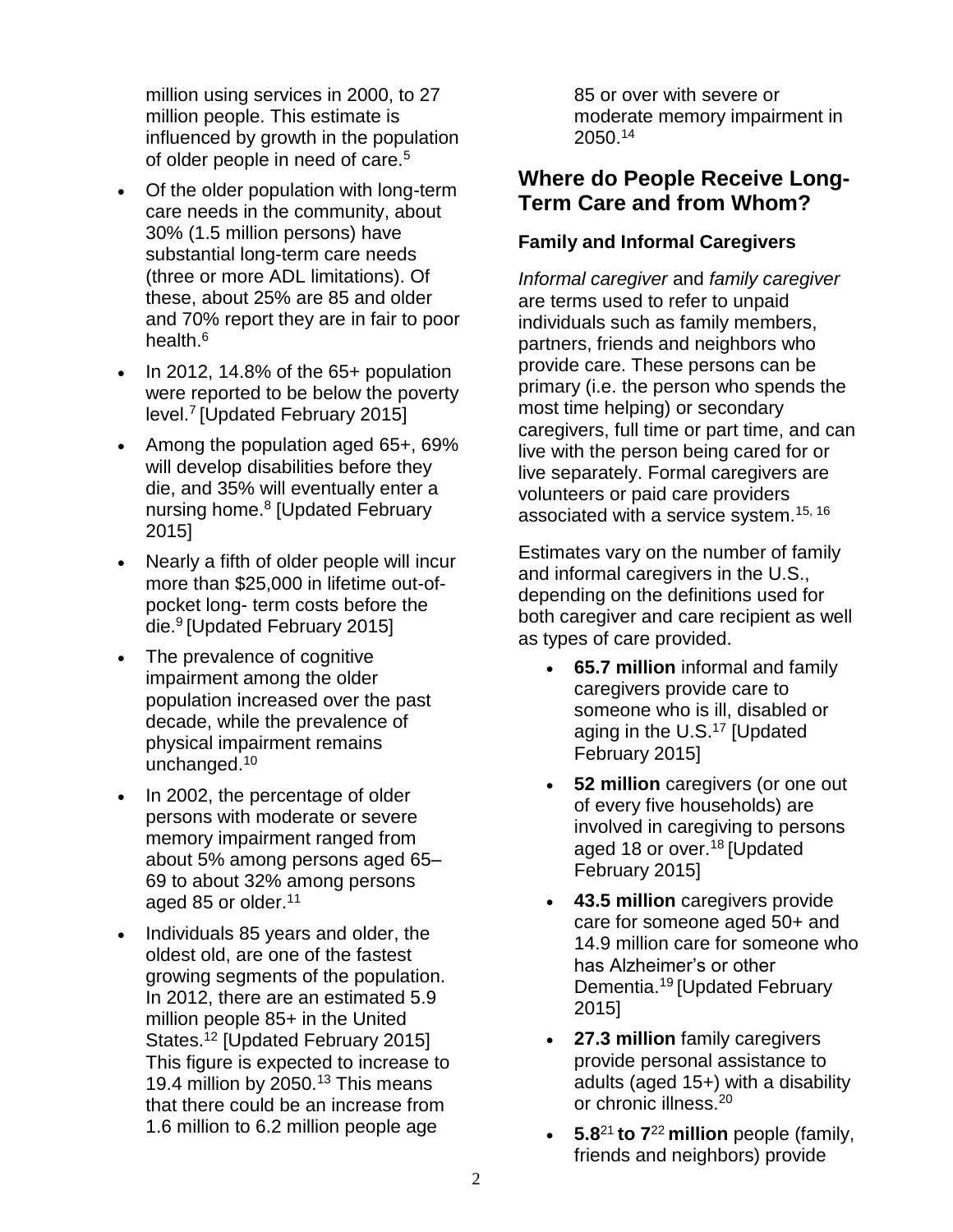care to a person (65+) who needs assistance with everyday activities.<sup>23</sup>

- **8.9 million** informal caregivers provide care to someone aged 50+ with dementia.<sup>24</sup> By the year 2007, the number of caregiving households in the U.S. for persons aged 50+ could reach 39 million.<sup>25</sup>
- Two out of three (66%) of older people with disabilities who receive LTSS at home get *all* their care exclusively from their family caregiver, mostly wives and daughters. Another quarter (26%) receives some combination of family care and paid help; only 9% receive paid help alone.<sup>26</sup> [Updated February 2015]
- Even among the most severely disabled older persons living in the community, about two-thirds rely solely on family members and other informal help, often resulting in great strain for the family caregivers.<sup>27</sup>
- The use of informal care as the only type of assistance by older Americans aged 65 and over increased from 57% in 1994 to 66% in 1999. The growth in reliance upon informal care between 1994 and 1999 is accompanied by a decline in the use of a combination of informal and formal care from 36% in 1994 to 26% in 1999.<sup>28</sup>
- 30% of persons caring for elderly long-term care users were themselves aged 65 or over; another 15% were between the age of 45– 54.<sup>29</sup>
- Lost income and benefits over a caregiver's lifetime is estimated to range from a total of \$283,716 for men to \$324,044 for women, or an average of \$303,880.<sup>30</sup> [Updated] February 2015]

#### **Home and Community-Based Care**

- The vast majority—80%—of elderly people receiving assistance, including many with several functional limitations, live in private home in the community, not in institutions. <sup>31</sup> [Updated February 2015]
- Elderly people with limitations in three or more ADL's who live in the community receive an average of 9 hours of assistance per day (counting both formal and informal sources of care) and people age 85 or older with that degree of impairment typically receive about 11 hours of assistance per day. 32, <sup>33</sup> [Updated February 2015]
- The trend towards communitybased services as opposed to nursing home placement was formalized with the Olmstead Decision (July, 1999)—a court case in which the Supreme Court upheld the right of individuals to receive care in the community as opposed to an institution whenever possible.
- The proportion of Americans aged 65 and over with disabilities who rely entirely on formal care for their personal assistance needs has increased to 9% in 1999 from 5% in 1984.<sup>34</sup>
- Between 2000 and 2002, the number of licensed assisted living and board and care facilities increased from 32,886 to 36,399 nationally, reflecting the trend towards community-based care as opposed to nursing homes.<sup>35</sup> Most assisted living facilities, however, are unlicensed.
- Most assisted living facilities (ALFs) discharge residents whose cognitive impairments become moderate or severe or who need help with transfers (e.g. moving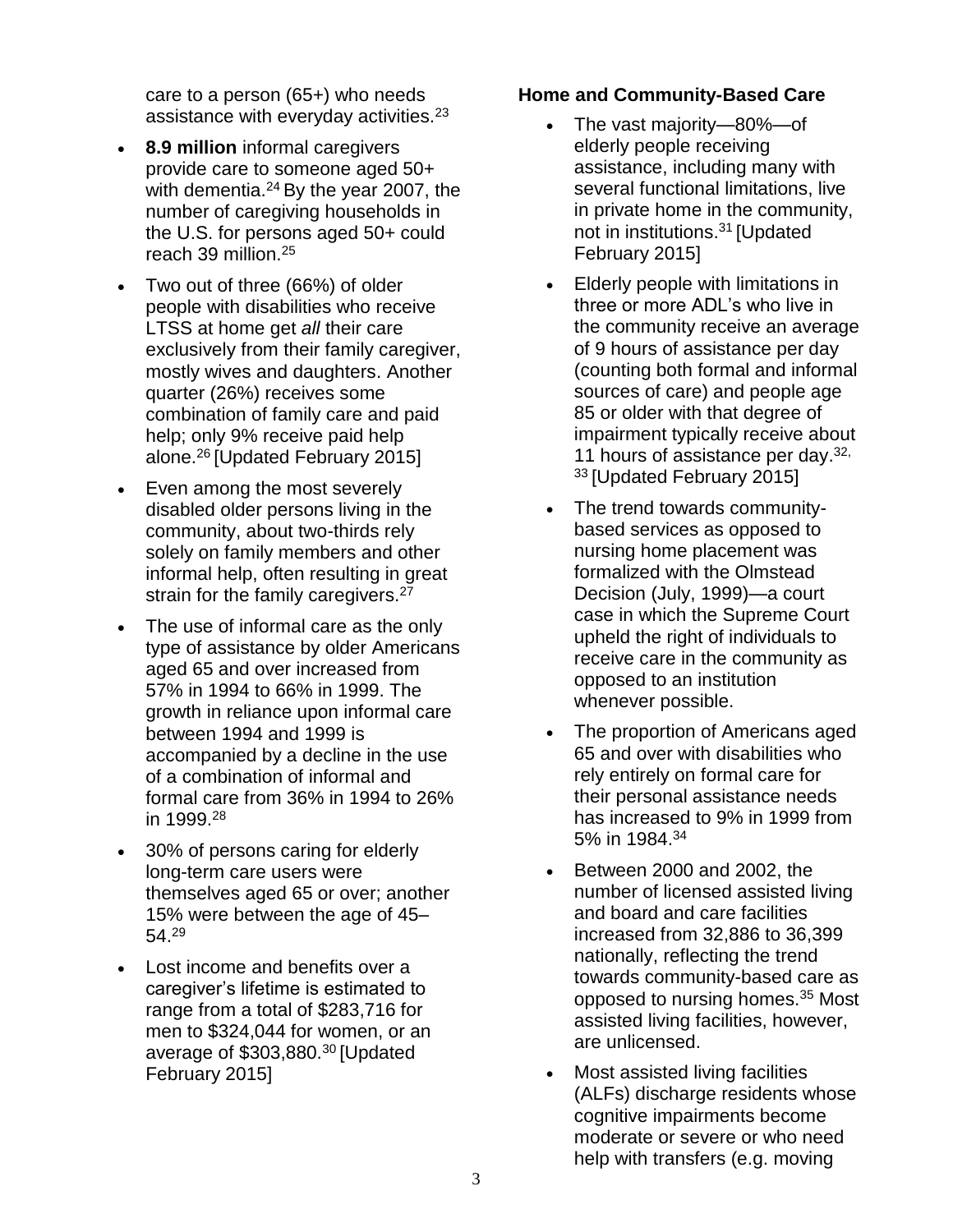from a wheelchair to a bed.) This limits the ability of these populations to find appropriate services outside of nursing homes or other institutions.<sup>36</sup>

#### **Nursing Home Care**

- Institutionalization is much more common at older ages; in 2010, about one in eight people age 85 or older (13 percent) resided in institutions, compared with 1 percent of people ages 65 to 74.<sup>37</sup>[Updated February 2015]
- In 2012, there were 1.4 million people in nursing homes nationally <sup>38</sup> [Updated February 2015]
- Between 2002 and 2012, private-pay prices for a private or semiprivate room in a nursing home grew by an average of 4.0 percent and 4.5 percent, respectively, per year.<sup>39</sup>[Updated February 2015]
- Of the population aged 65 and over in 1999, 52% of the nursing home population was aged 85 or older compared to 35% aged 75–84, and 13% aged 65–74.<sup>40</sup>
- Between 1985 and 1999, the number of adults 65 and older living in nursing homes increased from 1.3 million to 1.5 million. In 1999, almost threequarters (1.1 million) of these older residents were women.<sup>41</sup>

## **Long-Term Care Expenditures**

- In 2012, total spending (public, out-ofpocket and other private spending) for long-term care was \$219.9 billion, or 9.3% of all U.S. personal health care spending. This is projected to increase to \$346 billion in 2040.<sup>42</sup>[Updated February 2015]
- In 2010, approximately 45% of Medicaid long-term care funding was spent on HCBS. About 55% was directed toward institutional long-term care, which includes nursing homes

and intermediate care facilities for people with developmental disabilities, and mental health facility services.<sup>43</sup> [Updated] February 2015]

- Caregiver services were valued at \$450 billion per year in 2009- up from \$375 billion in year 2007.<sup>44</sup> [Updated February 2015]
- Despite the trend toward community-based care as opposed to institutionalized care, only 18.2% of long-term care expenditures for the elderly are for community-based care.<sup>45</sup>
- In 2002, 16.4 billion Medicaid dollars were spent for home and community-based services within long-term care. This figure has increased at a 25% rate annually since 1990.<sup>46</sup>
- Expenditures for skilled nursing facility (SNF) care are much greater than care provided in other settings. Average expenses per older adult in a skilled nursing facility can be four times greater than average expenditures for that individual receiving paid care in the community.<sup>47</sup>
- In 2003, Medicaid paid \$83.8 billion dollars for long-term care services, roughly one-third of all Medicaid spending. 27.8 billion of these dollars were spent on community-based long-term care services. Home and communitybased (HCBS) waivers accounted for roughly two-thirds of community-based long-term care expenditures.<sup>48</sup>
- In 2000, spending for older adults aged 65 or older accounted for 57% of Medicaid dollars, with the remaining 43% spent on those under age 65.49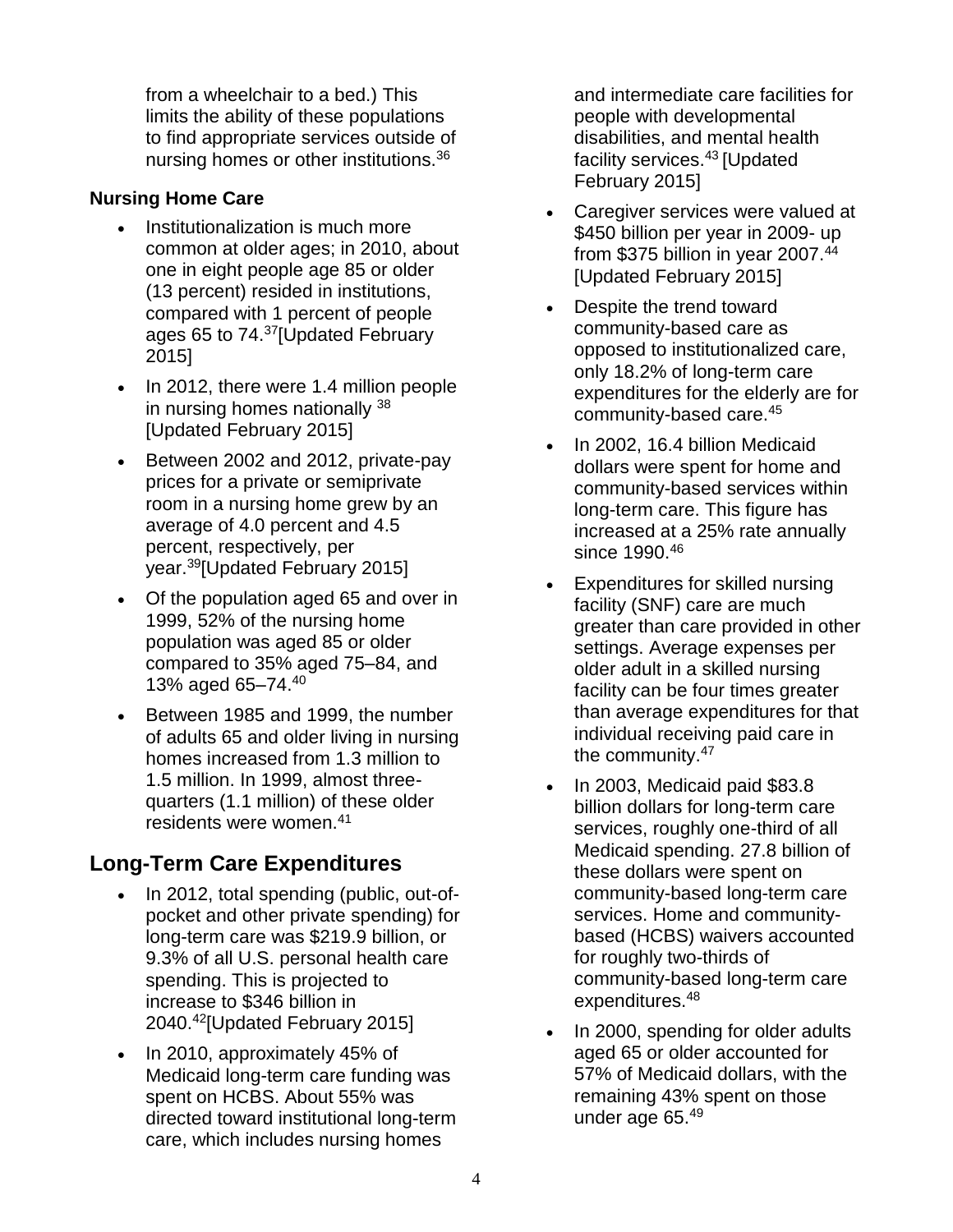- 31.9% of the annual estimated home care expenditures were paid for by Medicare in 2003, a little over 18% were paid for out-of-pocket or by private insurance, and approximately 13% were covered by Medicaid.<sup>50</sup>
- Only 7% of residents receive Medicaid coverage for assisted living.<sup>51</sup>
- Studies have shown that the delivery of home or community-based longterm care services is a cost-effective alternative to nursing homes. Care in the home or community—not nursing home care—is what most Americans would prefer.52,53
	- $\circ$  In 2004, the average daily rate for a private room in a skilled nursing facility was \$192 for a private room or \$70,080 annually, and \$169 or \$61,685 annually for a semi-private room. The hourly rate for a home health aide was \$18.12.<sup>54</sup>
	- o In 2000, annual cost estimates were \$13,000 for adult day care and \$25,300 for assisted living.<sup>55</sup>
- Over two-thirds of the current health care dollar goes to treating chronic illness; for older persons the proportion rises to almost 95%.<sup>56</sup>
- The aging of the population, especially those 85+—the most in need of long-term care—is expected to result in a tripling of long-term care expenditures, projected to climb from \$115 billion in 1997 to \$346 billion (adjusted for inflation) annually in 2040.<sup>57</sup>
- One if four people age 45 and over are not at all prepared financially if they suddenly required long- term care for an indefinite period of time. <sup>58</sup> [Updated February 2015]

## **Future Issues**

- Research suggests that if savings rates are not increased and government programs to assist the elderly are not strengthened, many retirees will face serious problems attaining needed health and long-term care services in the future. By 2030, many retirees will not have enough income and assets to cover basic expenditures or any expenses related to a nursing home stay or services from a home health provider.<sup>59</sup>
- Shorter hospital stays and increased usage of outpatient procedures—changes that have increased the effectiveness of medical care—have shifted responsibility toward unpaid providers of care from paid providers, increasing burdens on family caregivers.<sup>60</sup>

### **Notes**

<sup>1</sup> Special Committee on Aging. Developments in Aging: 1997 and 1998, Volume 1, Report 106-229. Washington, DC: United States Senate, 2000. <sup>2</sup> Rogers, S., & H. Komisar. Who needs long-term care? Fact Sheet, Long-Term Care Financing Project. Washington, DC: Georgetown University Press, 2003. <sup>3</sup> Ibid.

<sup>4</sup> AARP. Beyond 50.2003: A Report to the Nation on Independent Living and Disability, 2003,

[<http://www.aarp.org/research/health/dis](http://www.aarp.org/research/health/disabilities/aresearch-import-753.html) [abilities/aresearch-import-753.html>](http://www.aarp.org/research/health/disabilities/aresearch-import-753.html) (11 Jan 2005).

<sup>5</sup> U.S. Department of Health and Human Services, and U.S. Department of Labor. The future supply of long-term care workers in relation to the aging baby boom generation: Report to Congress. Washington, DC: Office of the Assistant Secretary for Planning and Evaluation, (2003).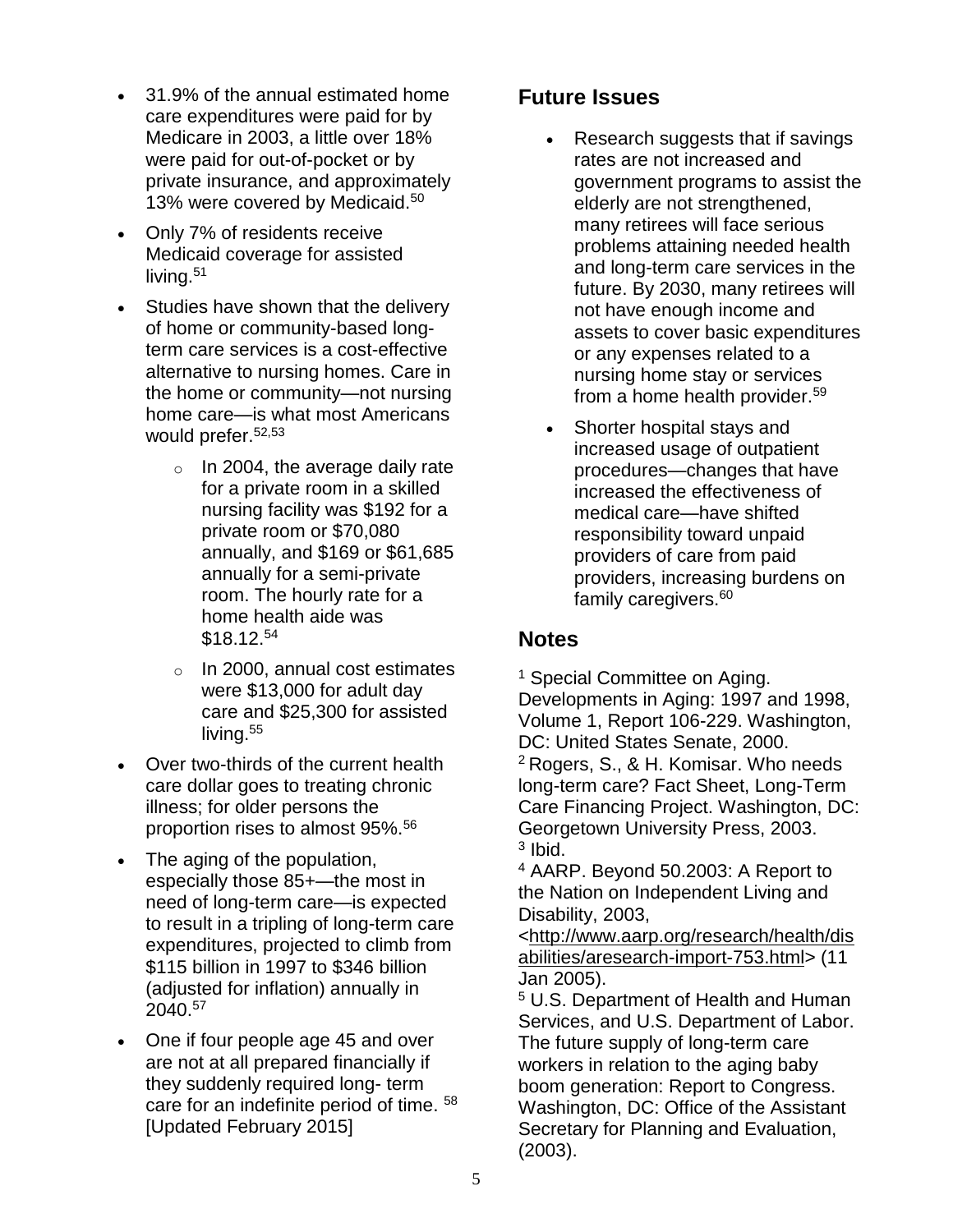[<http:aspe.hhs.gov/daltcp/reports/ltcwork.ht](http://aspe.hhs.gov/daltcp/reports/ltcwork.htm%3E) [m>](http://aspe.hhs.gov/daltcp/reports/ltcwork.htm%3E) (20 Jan 2005)

<sup>6</sup> The Henry J. Kaiser Foundation. Long-term Care: Medicaid's role and challenges [Publication #2172]. Washington, DC: Author, 1999.

7 Ibid.

<sup>8</sup> U.S. Department of Health and Human Services. The Characteristics of Long-term Care Users. Rockville: Agency for Healthcare Research and Quality, 2001. <sup>9</sup> Ibid.

 $10$  Ibid.

<sup>11</sup> Federal Interagency Forum on Aging-Related Statistics. Older Americans 2004: Key indicators of well-being, Federal Interagency Forum on Aging-Related Statistics. Washington, DC: U.S. Government Printing Office, 2004.

<sup>12</sup> U.S. Census Bureau. Statistical Abstract of the United States: 2000. Washington, DC: U.S. Census Bureau, 2000,

[<http://www.census.gov/prod/2004pubs/](http://www.census.gov/prod/2004pubs/04statab/pop.pdf) [04statab/pop.pdf>](http://www.census.gov/prod/2004pubs/04statab/pop.pdf) (11 Jan 2005)  $\overline{^{13}}$  Ibid.

<sup>14</sup> The number is extrapolated by applying projected population estimates in 2050 to prevalence estimates of moderate to severe memory impairments in 2002.

<sup>15</sup> Fradkin, L.G., and A. Heath. Caregiving of older adults. Santa Barbara, CA: ABC-CLIO, Inc., 1992.

<sup>16</sup> McConnell, S., J.A. Riggs. A public policy agenda: Supporting family caregiving, in M. A. Cantor (Ed.) Family Caregiving: Agenda for the Future. San Francisco: American Society on Aging, 1994.

<sup>17</sup> Health and Human Services. Informal caregiving: Compassion in action.

Washington, DC: Author, 1998. Based on data from the 1987/1988 National Survey of Families and Households (NSFH), 2002. <sup>18</sup> National Alliance for Caregiving and

AARP. Caregiving in the U.S. Washington, DC: Author, 2004.

 $19$  Ibid.

<sup>20</sup> Arno, P. S., Well Being of Caregivers: The Economic Issues of Caregivers, in T. McRae (Chair), New Caregiver Research. Symposium conducted at the annual

meeting of the American Association of Geriatric Psychiatry. Orlando, FL. Data from 1987/1988 National Survey of Families and Households (NSFH), 2002. <sup>21</sup> Spector, W. D. et al. The characteristics of long-term care users

(AHRQ Publication No. 00-0049). Rockville: Agency for Healthcare Research and Policy, 2000.

<sup>22</sup> See note 17 above.

<sup>23</sup> Both of these reports used data from 1994 National Long-Term Care Survey. The Health and Human Services report also incorporated data from the 1982 National Long-Term Care Survey and the Informal Caregiver Supplement to the 1989 National Long-Term Care Survey. <sup>24</sup> Alzheimer's Association and National Alliance for Caregiving. Families care: Alzheimer's caregiving in the United States 2004. Washington, DC: Author, 2004.

<sup>25</sup> National Alliance for Caregiving and AARP. Family caregiving in the U.S.: Findings from a national survey. Washington, DC: Author, 1997.

<sup>26</sup> Thompson, L. Long-term care: Support for family caregivers [Issue Brief]. Washington, DC: Georgetown University, 2004. Long-Term Care Financing Project. <sup>27</sup> Ibid. Data based on analysis of data from the 1994 and 1995 National Health Interview Surveys on Disability by Health Policy Institute, Georgetown University. <sup>28</sup> See note 11 above.

<sup>29</sup> See note 8 above.

<sup>30</sup> Stucki, B. R., and J. Mulver. Can aging baby boomers avoid the nursing home? Long-term care Insurance for Aging in Place. Washington, DC: American Council of Life Insurers, 2000.

<sup>31</sup> Agency for Healthcare Research and Quality. Long-term Care users range in age and most do not live in nursing homes: Research alert. Rockville: Author, 2000.

<sup>32</sup> LaPlante, M.P., C. Harrington, and T. Kang. 2002. Estimating paid and unpaid hours of personal assistance services in activities of daily living provided to adults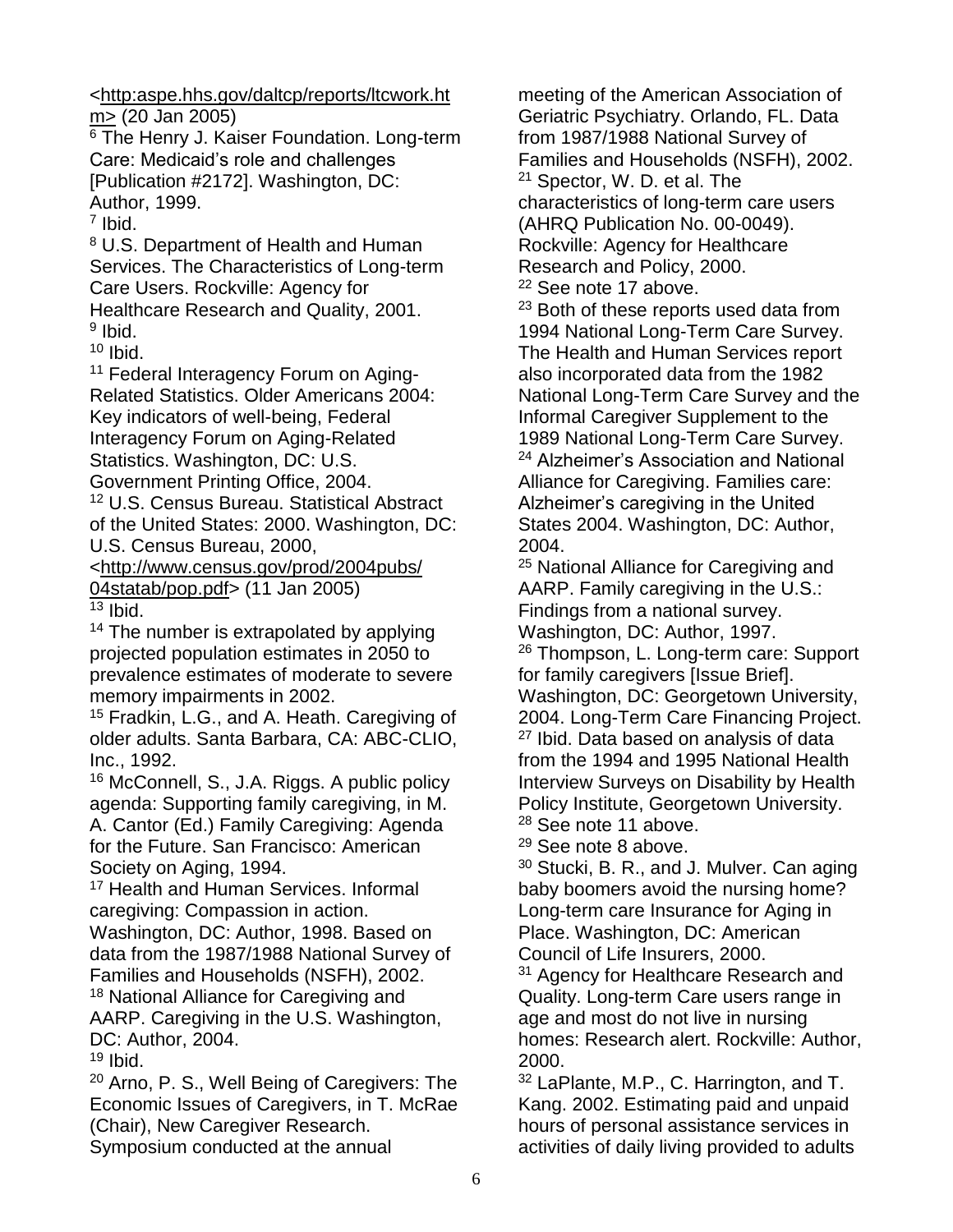living at home. Home Services Research 327(2), 397-415.

 $33$  Ibid.

<sup>34</sup> See note 11 above.

<sup>35</sup> Mollica, R. State Assisted Living Policy: 2002. Portland: National Academy for State Health Policy, 2002.

<sup>36</sup> Hawes, R. M., & C.D. Phillips. A National Study of Assisted Living for the Frail Elderly: Results of a national survey of facilities.

Beachwood: Myers Research Institute, 1999. <sup>37</sup> Gabrel, C. S. Characteristics of Elderly

Nursing Home Current Residents and Discharges: Data from the 1997 National Nursing Home Survey [Advance Data from Vital and Health Statistics; No. 312]. Hyattsville: National Center for Health Statistics, 2000.

38 National Center for Health Statistics. Health, United States, 2004. Hyattsville: U.S. Department of Health and Human Services, 2004.

<sup>39</sup> See note 11 above.

<sup>40</sup> National Center for Health Statistics. Health, United States, 2000. Hyattsville: U.S. Department of Health and Human Services, 2000.

<sup>41</sup> See note 11 above.

<sup>42</sup> Komisar, H. & L. Thompson. Who Pays for Long-Term Care? Fact Sheet, Long-Term Care Financing Project. Washington, DC: Georgetown University Press, 2004.  $43$  Ibid.

<sup>44</sup> See note 20 above.

<sup>45</sup> Doty, P. Cost-effectiveness of Home and Community-based Long-term Care Services. Washington, DC: U.S. Department of Health and Human Services: Office of Disability, Aging and Long-Term Care Policy, 2000. <sup>46</sup>O'Brian, E., and R. Elias. Medicaid and long-term care. Washington, DC: Kaiser Commission on Medicaid and the Uninsured, (2004, May) [<http://www.kff.org/](http://www.kff.org/medicaid/loader.cfm?url=/commonspot/security/getfile.cfm&PageID=36296)

[medicaid/loader.cfm?url=/commonspot/secur](http://www.kff.org/medicaid/loader.cfm?url=/commonspot/security/getfile.cfm&PageID=36296) [ity/getfile.cfm&](http://www.kff.org/medicaid/loader.cfm?url=/commonspot/security/getfile.cfm&PageID=36296)

[PageID=36296>](http://www.kff.org/medicaid/loader.cfm?url=/commonspot/security/getfile.cfm&PageID=36296) (10 Jan 2004)

<sup>47</sup> U.S. General Accounting Office. 2002. Aging Baby Boom Generation Will Increase Demand and Burden on Federal and State budgets [GAO-02-544T].

[<http://www.gao.gov/new.items/d02544t.](http://www.gao.gov/new.items/d02544t.pdf)

[pdf>](http://www.gao.gov/new.items/d02544t.pdf) (10 Jan 2004)

<sup>48</sup> Burwell, B., K. Sredl, and S. Eiken. Medicaid long-term care expenditures in FY 2003[Addendum]. Cambridge: The Medstat Group, 2004.

<sup>49</sup> See note 45 above.

<sup>50</sup> National Association for Home Care. Basic Statistics about Home Care. Washington, DC: Author. Findings based on Centers for Medicare and Medicaid Services, MSIS, 2004.

<sup>51</sup> See note 30 above.

<sup>52</sup> Kassner, E. Medicaid and Long-Term Services and Supports for Older People: Fact Sheet. Washington, DC: AARP Public Policy Institute, 2005.

<sup>53</sup> Miller, N.A., C. Harrington, E.

Goldstein. 2002. Access to communitybased long-term care: Medicaid's role. Journal of Aging and Health Volume 14, No. 1: 138-59.

<sup>54</sup> Metlife Market Survey of Nursing Home and Home Care Costs, 2004. <sup>55</sup> See note 30 above.

<sup>56</sup> Hoffman, C., D. Rice and H.Y. Sung. 1996. Persons with Chronic Conditions: Their Prevalence and Costs. JAMA 276 (18), 1473-1479.

<sup>57</sup> Niefield, M., E. O'Brien, and J. Feder. Long-term care: Medicaid's role and challenges. Washington, DC: Kaiser Commission on Medicaid and the Uninsured, 1999.

<sup>58</sup> VanDerhei, J., and C. Copeland. Can America Afford Tomorrow's Retirees: Results from the EBRI-ERF retirement security projection model [Issue brief # 263]. Washington DC: Employee Benefit Research Institute, 2003.

<sup>59</sup> O'Brian, E., and R. Elias. Medicaid and long-term care. Washington, DC: Kaiser Commission on Medicaid and the Uninsured, 2004.

[<http://www.kff.org/medicaid/loader.cfm?](http://www.kff.org/medicaid/loader.cfm?url=/commonspot/security/getfile.cfm&PageID=36296) [url=/commonspot/](http://www.kff.org/medicaid/loader.cfm?url=/commonspot/security/getfile.cfm&PageID=36296)

[security/getfile.cfm&PageID=36296>](http://www.kff.org/medicaid/loader.cfm?url=/commonspot/security/getfile.cfm&PageID=36296) (10 Jan 2004)